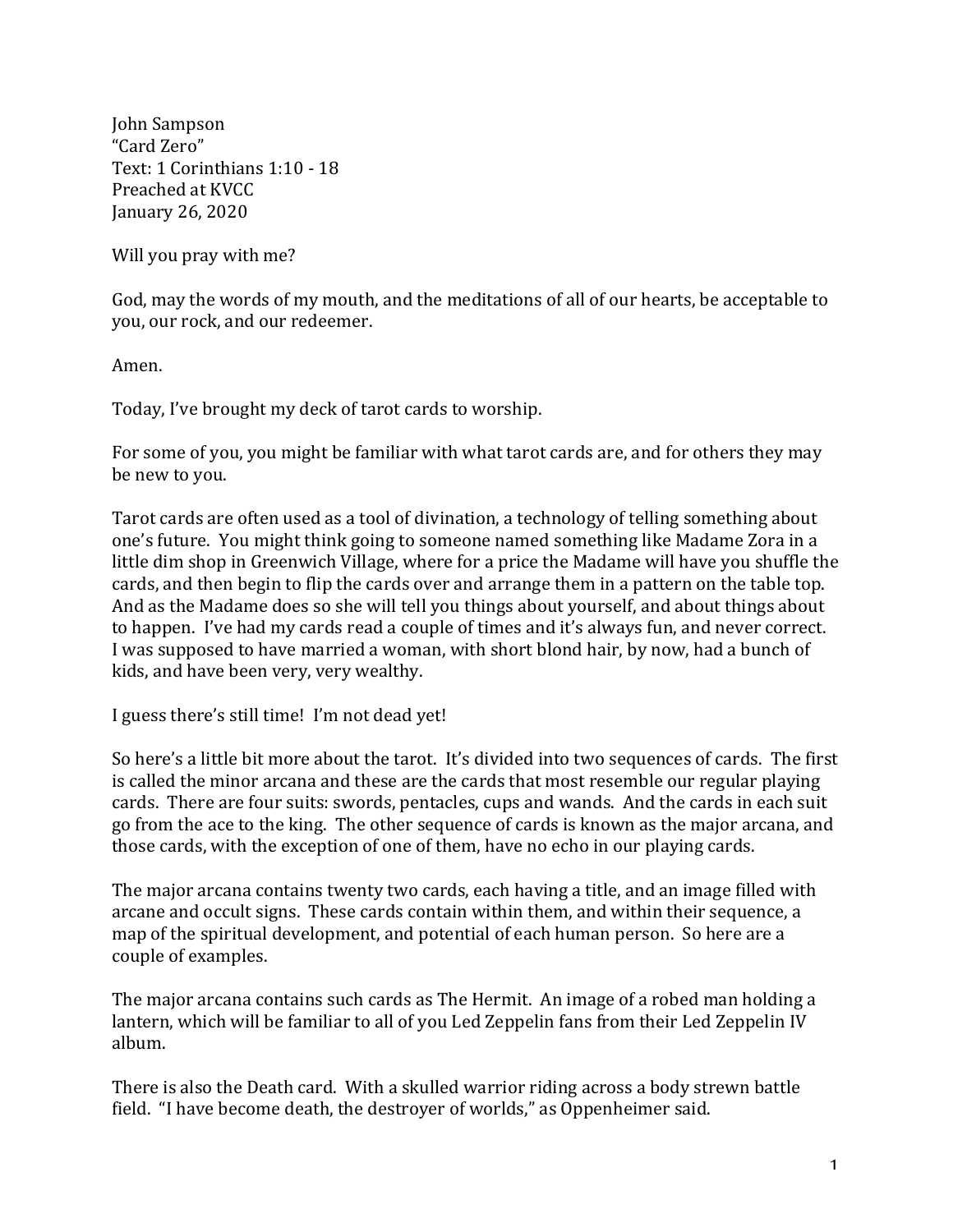Here is the Devil imprisoning humanity in chains, chains we could easily remove if we just tried.

And the Tower, showing us how the architecture of our hubris is felled in one bolt from heaven.

And finally, The World, with images of the evangelists in the corners of the card surrounding a circular wreath, which is a Jungian symbol for the integration of all opposites.

But the one card from the major arcana, which has evolved in our playing cards into the Joker, should be familiar to us, if none of the others is. It is The Fool; and it is pictured on the cover of your bulletin. In some decks, like the one I have The Fool is number zero; in others it is number twenty-two. It is both the first card of the sequence, and the last. Foolishness, for the creators of the tarot, is the alpha and the omega of all human spiritual development.

And we can dismiss the wisdom of the cards as being nothing more than a prop used by people like Madame Zora to hustle a buck out of the naïve, out of the desperate, or out of the fun seekers, just like me, and maybe some of you too.

Except, that we find the idea of foolishness in our reading today, and it is connected to one of the seminal symbols, if not THE seminal symbol, of our sacred tradition. The apostle Paul tells us that the cross, the tool of Jesus' execution, is nothing less than foolishness. It is a symbol that can do nothing if not provoke mockery, and laughter, and condescension. The cross is a joke in bad taste, for the crudest of us all. And he's not alone. The nineteenth century German philosopher Friedrich Nietzsche thought the cross was a symbol of resentment, and a tool of the slave classes in their pursuit of revolution over the ruling order.

Think about it. The cross is the very symbol of the failure of a dream. It is the literal tool that we are told executed Jesus, who taught that God had never forgotten the poor, and the diseased, and the weak. The blessing of "the least of these" was silenced by the cross. And for Christians, those of us who try to follow the message of Jesus in our lives, to choose this symbol as the sign to identify our teacher, and his teachings, is foolishness. To choose the symbol of defeat as a sign of victory is foolishness. If the tarot card entitled The Fool holds an image of a youth two steps away from calamity, the cross is surely the image of that calamity.

And maybe just like those who go to Madame Zora, those of us who hold onto the cross are just too naïve and too desperate, and allow ourselves to be taken in by a scam, perhaps the greatest scam of all.

But I told you that The Fool was in some decks numbered as the last card of the major arcana, number twenty-two. But in other decks, like my deck, it is number zero. It is the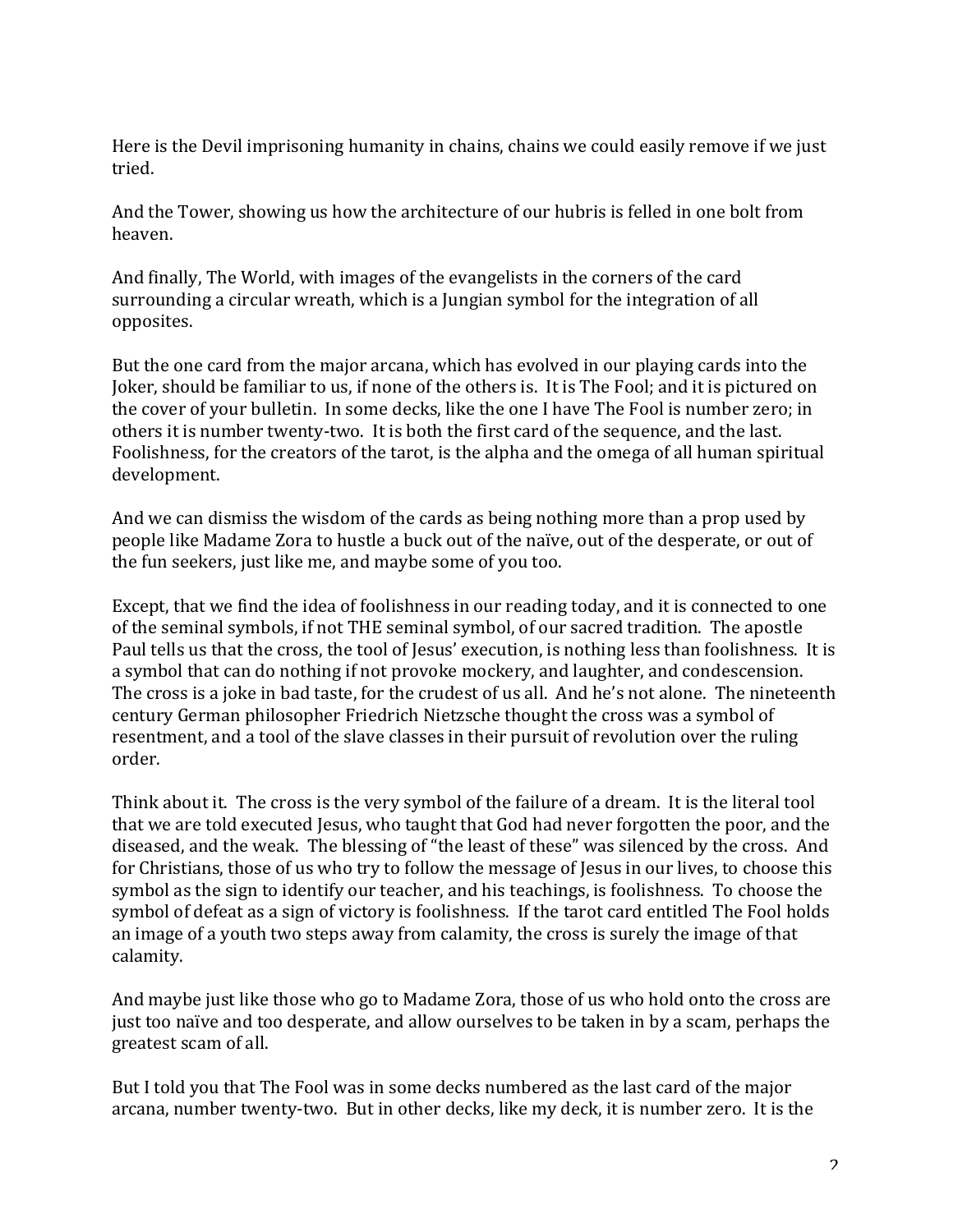first card. It is the spiritual state that makes all of the other movements of awakening possible.

To see the cross as nothing more than defeat numbers it as the final state, the final card in Christianity's deck. But what if we renumbered the deck and inverted the order? What if the cross wasn't the end, but the beginning? What if all of the other teachings, and stories, and traditions of Jesus that we will engage are presupposed by the cross? What if the cross is what makes all of the other movements of our awakening possible?

Then it all makes sense.

If the cross becomes the foundation of our spiritual development, if it becomes card zero in our deck of awakening, then the cross is revealed as not being innately foolish.

Rather, it reveals the perspective that understands it as foolish. It's as if you've been watching a movie and you're hearing words spoken, but the speaker is off camera. And then suddenly the camera moves and you see the speaker, and you learn something about why they might be saying what they're saying.

The cross is foolish to those who can never understand standing up not just for justice for yourself, but for justice for all – for blacks in 1950s Montgomery, AL, and for species on the edge of extinction today.

The cross is foolish to all those who can't understand that God doesn't only love the  $.01\%$ , but that the poor are blessed children of God too.

The cross is foolishness to those who can only see their friends and relatives looking and living and behaving and worshipping exactly like they do.

The cross is foolishness to those who are so self-centered that they could never imagine sacrificing one's life for another.

The cross is foolishness to those who cannot love.

The cross, not as the symbol of physical execution, but as a symbol of the self-emptying of ourselves for the benefit of all of Creation, is not foolishness. It is card zero. It is the first step, not the defeated final step, on our journey towards God, and towards each other. And it is a scary step. It may look like a youth completely oblivious to his surroundings, ignoring the warning yelps of his watch dog, blindly about to step off a cliff.

But it's not.

It is the precondition of The Hermit holding his lamp, and his search for real truth and knowledge.